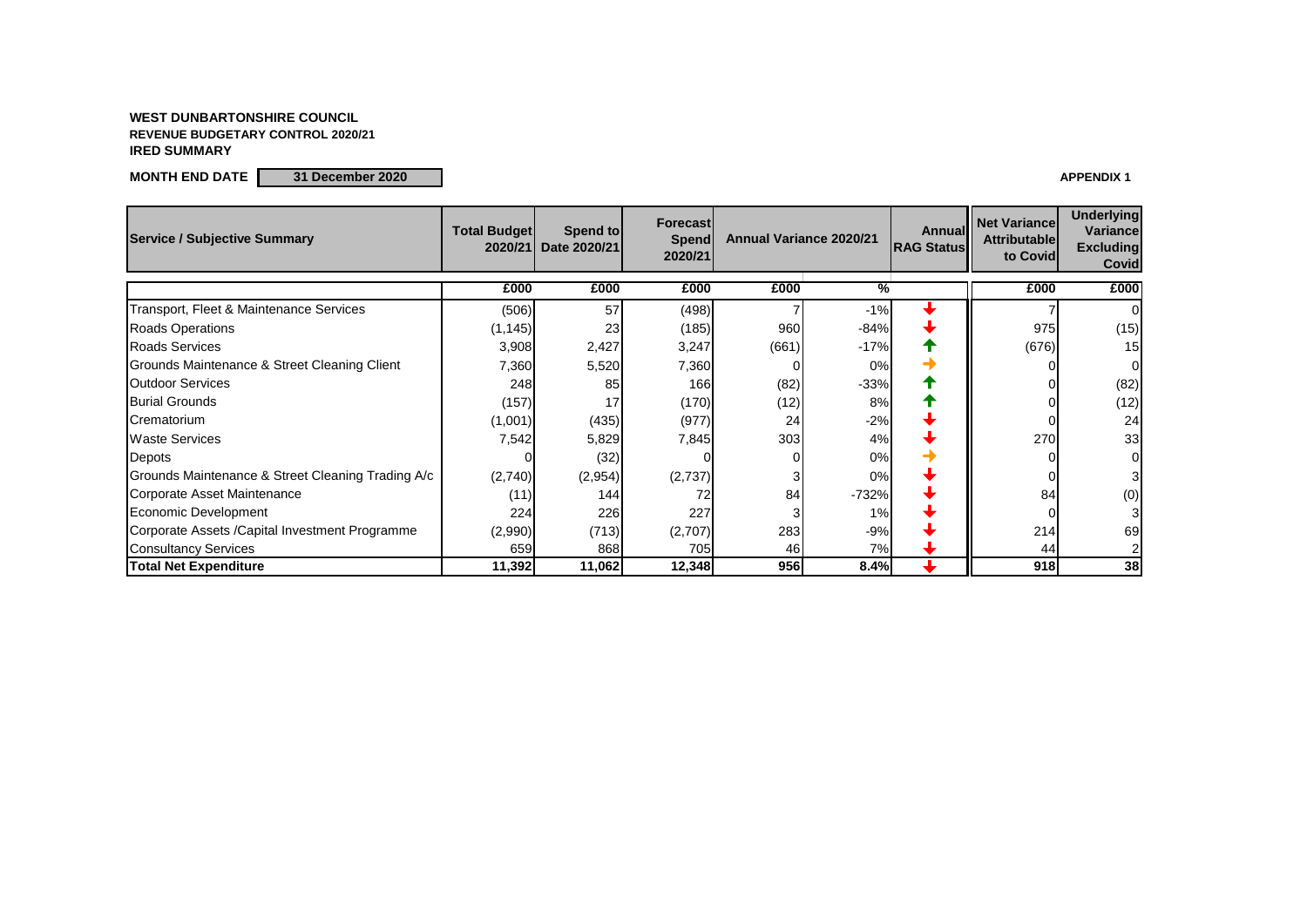**YEAR END DATE 31 December 2020**

| <b>Actual</b><br><b>Outturn</b><br>2019/20 | <b>Service Summary</b>          | <b>Total</b><br><b>Budget</b><br>2020/21 | Spend to<br><b>Date</b><br>2020/21 | <b>Forecast</b><br><b>Spend</b><br>2020/21 | <b>Annual Variance</b><br>2020/21 |               | <b>RAG</b><br><b>Status</b> |
|--------------------------------------------|---------------------------------|------------------------------------------|------------------------------------|--------------------------------------------|-----------------------------------|---------------|-----------------------------|
| £000                                       | <b>All Services</b>             | £000                                     | £000                               | £000                                       | £000                              | $\frac{1}{2}$ |                             |
| 18,557                                     | Employee                        | 18,356                                   | 12,523                             | 17,995                                     | (360)                             | $-2%$         |                             |
| 3,872                                      | Property                        | 2,969                                    | 2,064                              | 2,785                                      | (183)                             | $-6%$         |                             |
| 4,244                                      | <b>Transport and Plant</b>      | 3,879                                    | 1,851                              | 3,691                                      | (188)                             | $-5%$         |                             |
| 10,826                                     | Supplies, Services and Admin    | 9,361                                    | 6,177                              | 9,179                                      | (181)                             | $-2%$         |                             |
| 11,435                                     | <b>Payments to Other Bodies</b> | 11,327                                   | 7,178                              | 10,256                                     | (1,071)                           | $-9%$         |                             |
| 560                                        | Other                           | 552                                      | 414                                | 552                                        |                                   | 0%            |                             |
| 49,496                                     | <b>Gross Expenditure</b>        | 46,443                                   | 30,207                             | 44,459                                     | (1,984)                           | $-4%$         |                             |
| (36, 625)                                  | <b>Income</b>                   | (35,052)                                 | (19, 145)                          | (32, 112)                                  | 2,940                             | 8%            |                             |
| 12,870                                     | <b>Net Expenditure</b>          | 11,392                                   | 11,062                             | 12,348                                     | 956                               | 8%            |                             |
|                                            |                                 |                                          |                                    |                                            |                                   |               |                             |

| £000     | <b>Transport, Fleet &amp; Maintenance Services</b> | £000     | £000       | £000    | £000  | $\frac{1}{2}$ |  |
|----------|----------------------------------------------------|----------|------------|---------|-------|---------------|--|
| 1,654    | Employee                                           | 1,626    | 1,178      | 1,651   | 25    | 2%            |  |
| 55       | Property                                           | 89       | 80         | 84      | (5)   | $-5%$         |  |
| 68       | <b>Transport and Plant</b>                         | 1,680    | <b>749</b> | 1,526   | (154) | $-9%$         |  |
| 2,742    | Supplies, Services and Admin                       | 469      | 236        | 540     | 71    | 15%           |  |
|          | Payments to Other Bodies                           |          |            |         | (2)   | $-87%$        |  |
|          | <b>Other</b>                                       |          |            |         |       | $0\%$         |  |
| 4,519    | <b>Gross Expenditure</b>                           | 3,866    | 2,243      | 3,801   | (64)  | $-2%$         |  |
| (4, 848) | <b>Income</b>                                      | (4, 371) | (2, 186)   | (4,300) | 72    | 2%            |  |
| (329)    | <b>Net Expenditure</b>                             | (506)    | 57         | (498)   |       | $-1%$         |  |

| £000           | <b>Roads Operations</b>      | £000     | £000    | £000    | £000    | %             |                 |
|----------------|------------------------------|----------|---------|---------|---------|---------------|-----------------|
| 1,769          | Employee                     | 1,318    | 935     | 1,303   | (15)    | $-1%$         |                 |
| 77             | Property                     | 99       | 66      | 107     | 8       | 8%            |                 |
| 1,802          | <b>Transport and Plant</b>   | 507      | 315     | 447     | (60)    | $-12%$        |                 |
| 580            | Supplies, Services and Admin | 1,078    | 311     | 587     | (491)   | $-46%$        |                 |
| $\overline{0}$ | Payments to Other Bodies     | 155      |         | 114     | (41)    | $-26%$        |                 |
| $\overline{0}$ | Other                        |          |         |         | 0       | 0%            | →               |
| 4,228          | <b>Gross Expenditure</b>     | 3,157    | 1,627   | 2,559   | (599)   | $-19%$        | $\blacklozenge$ |
| (4,628)        | <b>Income</b>                | (4, 302) | (1,603) | (2,744) | 1,559   | 36%           | $\bigstar$      |
| (399)          | <b>Net Expenditure</b>       | (1, 145) | 23      | (185)   | 960     | $-84%$        | $\biguparrow$   |
|                |                              |          |         |         |         |               |                 |
|                |                              |          |         |         |         |               |                 |
| £000           | <b>Roads Services</b>        | £000     | £000    | £000    | £000    | $\frac{0}{6}$ |                 |
| 1,167          | Employee                     | 1,293    | 846     | 1,278   | (15)    | $-1%$         |                 |
| $\overline{0}$ | Property                     | 108      | 105     | 118     |         | 9%            |                 |
| 11             | <b>Transport and Plant</b>   | 76       | 36      | 76      | (0)     | 0%            |                 |
| 4              | Supplies, Services and Admin | 764      | 521     | 791     | 28      | 4%            |                 |
| 44             | Payments to Other Bodies     | 2,745    | 1,096   | 1,702   | (1,043) | $-38%$        |                 |
| 0              | Other                        |          |         |         | 0       | 0%            |                 |
| 1,226          | <b>Gross Expenditure</b>     | 4,986    | 2,603   | 3,965   | (1,021) | $-20%$        | 个               |
| (450)          | <b>Income</b>                | (1,078)  | (176)   | (718)   | 359     | 33%           | $\downarrow$    |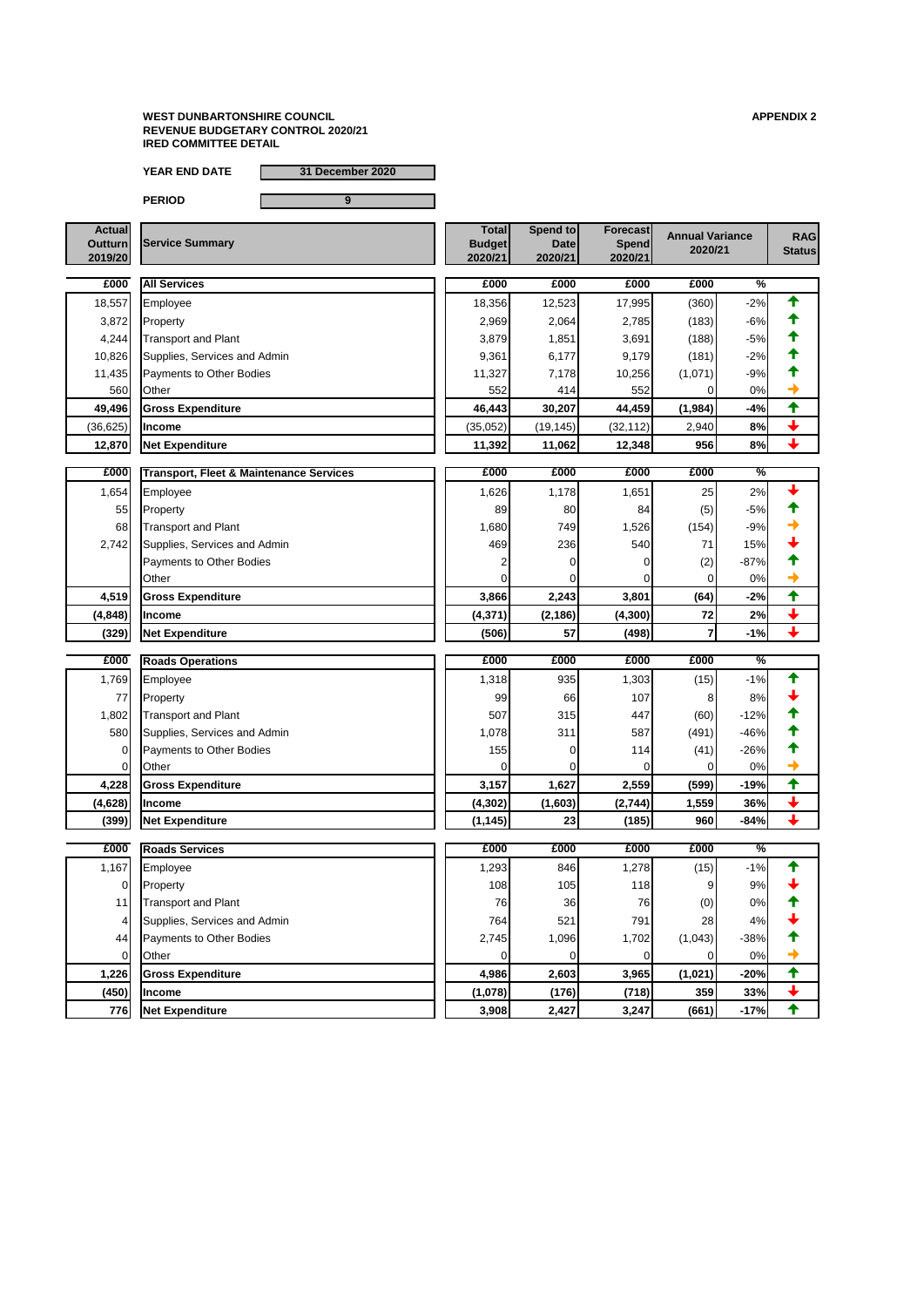**YEAR END DATE 31 December 2020**

| <b>Actual</b><br><b>Outturn</b><br>2019/20 | <b>Service Summary</b>                                  | <b>Total</b><br><b>Budget</b><br>2020/21 | Spend to<br><b>Date</b><br>2020/21 | <b>Forecast</b><br>Spend<br>2020/21 | <b>Annual Variance</b><br>2020/21 |               | <b>RAG</b><br><b>Status</b> |
|--------------------------------------------|---------------------------------------------------------|------------------------------------------|------------------------------------|-------------------------------------|-----------------------------------|---------------|-----------------------------|
| £000                                       | <b>Grounds Maintenance &amp; Street Cleaning Client</b> | £000                                     | £000                               | £000                                | £000                              | $\frac{0}{2}$ |                             |
| 1,352                                      | Employee                                                |                                          |                                    |                                     | 0                                 | 0%            | ╋                           |
| 102                                        | Property                                                |                                          |                                    |                                     | 0                                 | 0%            |                             |
| 507                                        | <b>Transport and Plant</b>                              |                                          |                                    |                                     | 0                                 | 0%            |                             |
| 1,190                                      | Supplies, Services and Admin                            |                                          |                                    |                                     | 0                                 | 0%            |                             |
| 110                                        | Payments to Other Bodies                                | 7,360                                    | 5,520                              | 7,360                               | 0                                 | 0%            |                             |
| 0                                          | Other                                                   |                                          |                                    |                                     | $\overline{0}$                    | 0%            |                             |
| 3,261                                      | <b>Gross Expenditure</b>                                | 7,360                                    | 5,520                              | 7,360                               | $\boldsymbol{0}$                  | 0%            | $\rightarrow$               |
| (4, 338)                                   | <b>Income</b>                                           |                                          |                                    | 0                                   | 0                                 | 0%            | $\rightarrow$               |
| (1,077)                                    | <b>Net Expenditure</b>                                  | 7,360                                    | 5,520                              | 7,360                               | $\boldsymbol{0}$                  | 0%            | $\rightarrow$               |
|                                            |                                                         |                                          |                                    |                                     |                                   |               |                             |
| £000                                       | <b>Outdoor Services</b>                                 | £000                                     | £000                               | £000                                | £000                              | $\frac{9}{6}$ |                             |
| 1,152                                      | Employee                                                | 104                                      | 39                                 | 57                                  | (47)                              | $-46%$        |                             |
| 124                                        | Property                                                | 74                                       | 46                                 | 81                                  | 7                                 | 9%            |                             |
| 104                                        | <b>Transport and Plant</b>                              |                                          | $\overline{0}$                     |                                     | 0                                 | 0%            |                             |
| 760                                        | Supplies, Services and Admin                            | 111                                      | 68                                 | 113                                 | 3                                 | 2%            |                             |
| 2,730                                      | <b>Payments to Other Bodies</b>                         | 45                                       | 31                                 | 49                                  | 4                                 | 8%            |                             |
| 0                                          | <b>Other</b>                                            |                                          | 0                                  |                                     | 0                                 | 0%            |                             |
| 4,871                                      | <b>Gross Expenditure</b>                                | 334                                      | 184                                | 300                                 | (34)                              | $-10%$        | 个                           |
| (1, 129)                                   | Income                                                  | (86)                                     | (99)                               | (134)                               | (48)                              | $-56%$        | ✦                           |
| 3,742                                      | <b>Net Expenditure</b>                                  | 248                                      | 85                                 | 166                                 | (82)                              | $-33%$        | ₳                           |
| £000                                       | <b>Burial Grounds</b>                                   | £000                                     | £000                               | £000                                | £000                              | $\frac{0}{6}$ |                             |
|                                            |                                                         |                                          |                                    |                                     |                                   |               |                             |
| $\overline{0}$                             | Employee                                                | 0                                        | 0                                  | $\overline{0}$                      | 0                                 | 0%            |                             |
| 0                                          | Property                                                | 19                                       | 14                                 | 19                                  | (0)                               | $-2%$         |                             |
|                                            | <b>Transport and Plant</b>                              |                                          |                                    |                                     | 0                                 | 0%            |                             |
| 0                                          | Supplies, Services and Admin                            |                                          |                                    |                                     | 0                                 | 0%            |                             |
| 7,363                                      | Payments to Other Bodies                                | 409                                      | 307                                | 409                                 | 0                                 | 0%            |                             |
| 0                                          | Other                                                   | 0                                        | 0                                  | 0                                   | 0                                 | 0%            |                             |
| 7,363                                      | <b>Gross Expenditure</b>                                | 428                                      | 320                                | 428                                 | (0)                               | 0%            | ✦                           |
| 0                                          | Income                                                  | (585)                                    | (303)                              | (598)                               | (12)                              | $-2%$         | ₳                           |
| 7,363                                      | <b>Net Expenditure</b>                                  | (157)                                    | 17                                 | (170)                               | (12)                              | 8%            | ✦                           |

| £000 | Crematorium                  | £000             | £000            | £000     | £000 | $\sqrt{\frac{6}{}}$ |  |
|------|------------------------------|------------------|-----------------|----------|------|---------------------|--|
| 101  | Employee                     | 181              | 136             | 189      | 8    | 5%                  |  |
| 66   | Property                     | 154 <sub>1</sub> | 104             | 161      | 6    | 4%                  |  |
|      | <b>Transport and Plant</b>   |                  |                 |          |      | 0%                  |  |
| 109  | Supplies, Services and Admin | 16               | 10 <sub>l</sub> | 18       | ╭    | 12%                 |  |
| 57   | Payments to Other Bodies     | 31               | 28              | 39       | 8    | 25%                 |  |
|      | Other                        |                  |                 |          |      | 0%                  |  |
| 333  | <b>Gross Expenditure</b>     | 382              | <b>278</b>      | 407      | 24   | 6%                  |  |
| (76) | <b>Income</b>                | (1, 384)         | (713)           | (1, 384) | (0)  | 0%                  |  |
| 257  | <b>Net Expenditure</b>       | (1,001)          | (435)           | (977)    | 24   | $-2%$               |  |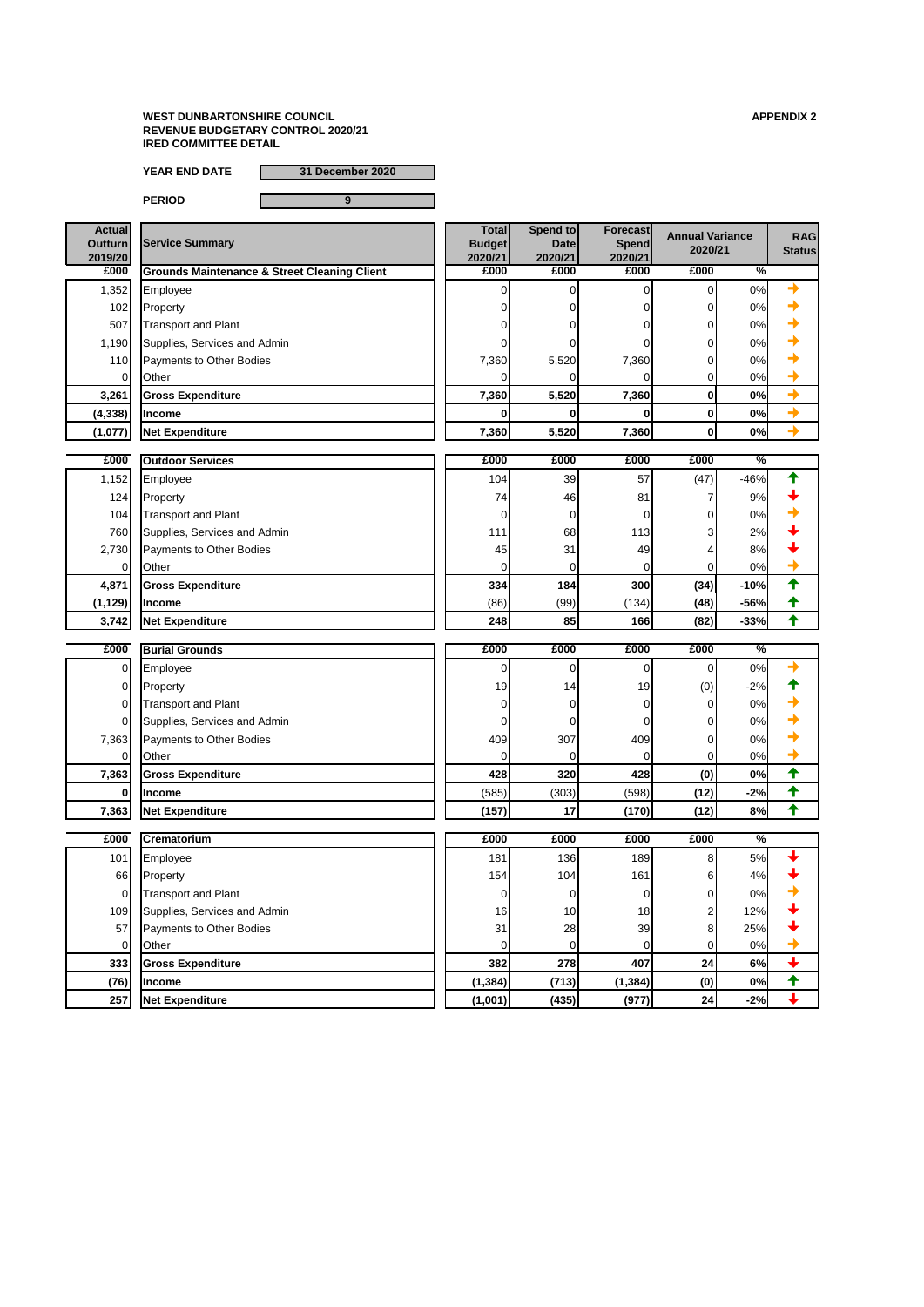**YEAR END DATE 31 December 2020**

| <b>Actual</b>  |                        | <b>Total</b>  | Spend to    | <b>Forecast</b> | <b>Annual Variance</b> | <b>RAG</b>    |
|----------------|------------------------|---------------|-------------|-----------------|------------------------|---------------|
| <b>Outturn</b> | <b>Service Summary</b> | <b>Budget</b> | <b>Date</b> | <b>Spend</b>    | 2020/21                |               |
| 2019/20        |                        | 2020/21       | 2020/21     | 2020/21         |                        | <b>Status</b> |

| £000           | <b>Waste Services</b>        | £000    | £000  | £000  | £000 | $\overline{\%}$ |  |
|----------------|------------------------------|---------|-------|-------|------|-----------------|--|
|                | Employee                     | 2,778   | 1,916 | 2,702 | (76) | $-3%$           |  |
| 16             | Property                     | 119     | 28    | 119   |      | 1%              |  |
|                | <b>Transport and Plant</b>   | 928     | 393   | 904   | (24) | $-3%$           |  |
|                | Supplies, Services and Admin | 4,724   | 3,643 | 5,067 | 342  | 7%              |  |
| 393            | Payments to Other Bodies     | 22      |       | 24    | 3    | 13%             |  |
| $\overline{0}$ | <b>Other</b>                 |         |       |       |      | 0%              |  |
| 410            | <b>Gross Expenditure</b>     | 8,570   | 5,983 | 8,816 | 246  | 3%              |  |
| (529)          | <b>Income</b>                | (1,028) | (154) | (971) | 57   | 6%              |  |
| (120)          | <b>Net Expenditure</b>       | 7,542   | 5,829 | 7,845 | 303  | 4%              |  |

| £000            | <b>Depots</b>                   | £000            | £000  | £000  | £000 | $\frac{9}{6}$ |  |
|-----------------|---------------------------------|-----------------|-------|-------|------|---------------|--|
| 185             | Employee                        |                 |       |       |      | $0\%$         |  |
| 165             | Property                        | 482             | 338   | 490   | 8    | 2%            |  |
| $\overline{0}$  | <b>Transport and Plant</b>      |                 |       |       | 0    | 0%            |  |
| 19              | Supplies, Services and Admin    | 13 <sub>l</sub> | 81    | 13    | (0)  | $-1%$         |  |
| 30 <sup>°</sup> | <b>Payments to Other Bodies</b> |                 |       |       | 01   | 0%            |  |
| $\overline{0}$  | <b>Other</b>                    |                 |       |       | 01   | 0%            |  |
| 400             | <b>Gross Expenditure</b>        | 495             | 345   | 502   | 8    | 2%            |  |
| (1, 278)        | <b>Income</b>                   | (495)           | (377) | (502) | (8)  | $-2%$         |  |
| (878)           | <b>Net Expenditure</b>          |                 | (32)  | OI    | 0    | 0%            |  |

| £000            | <b>Grounds Maintenance &amp; Street Cleaning Trading A/c</b> | £000      | £000     | £000            | £000            | $\frac{0}{6}$ |   |
|-----------------|--------------------------------------------------------------|-----------|----------|-----------------|-----------------|---------------|---|
| 2,780           | Employee                                                     | 5,853     | 3,840    | 5,863           | 10 <sup>1</sup> | 0%            |   |
| 108             | Property                                                     | 331       | 64       | 342             | 11              | 3%            |   |
| 1,029           | <b>Transport and Plant</b>                                   | 628       | 302      | 670             | 42              | 7%            |   |
| 4,712           | Supplies, Services and Admin                                 | 659       | 400      | 580             | (79)            | $-12%$        |   |
| 22              | Payments to Other Bodies                                     | 10        |          | 10 <sup>1</sup> |                 | 0%            |   |
| $\overline{0}$  | Other                                                        | 552       | 414      | 552             | 0               | 0%            |   |
| 8,652           | <b>Gross Expenditure</b>                                     | 8,034     | 5,021    | 8,018           | (16)            | 0%            | ✦ |
| (1, 158)        | <b>Income</b>                                                | (10, 773) | (7, 975) | (10, 754)       | 19              | 0%            |   |
| 7,493           | <b>Net Expenditure</b>                                       | (2,740)   | (2,954)  | (2,737)         | 3               | 0%            |   |
|                 |                                                              |           |          |                 |                 |               |   |
|                 |                                                              |           |          |                 |                 |               |   |
| £000            | <b>Corporate Asset Maintenance</b>                           | £000      | £000     | £000            | £000            | $\frac{9}{6}$ |   |
| 1,590           | Employee                                                     | 1,594     | 1,080    | 1,495           | (99)            | $-6%$         |   |
| 1,929           | Property                                                     | 47        | 35       | 47              |                 | 0%            |   |
| 10 <sup>1</sup> | <b>Transport and Plant</b>                                   | 45        | 49       | 57              | 12              | 26%           |   |
| (56)            | Supplies, Services and Admin                                 | 1,696     | 942      | 1,613           | (83)            | $-5%$         |   |
| 67              | Payments to Other Bodies                                     |           |          |                 | 0               | 0%            |   |
| $\Omega$        | <b>Other</b>                                                 |           |          | ΩI              | 0               | 0%            |   |
| 3,540           | <b>Gross Expenditure</b>                                     | 3,382     | 2,106    | 3,212           | (170)           | $-5%$         | ↟ |
| (5,864)         | <b>Income</b>                                                | (3, 394)  | (1, 962) | (3, 140)        | 254             | 7%            |   |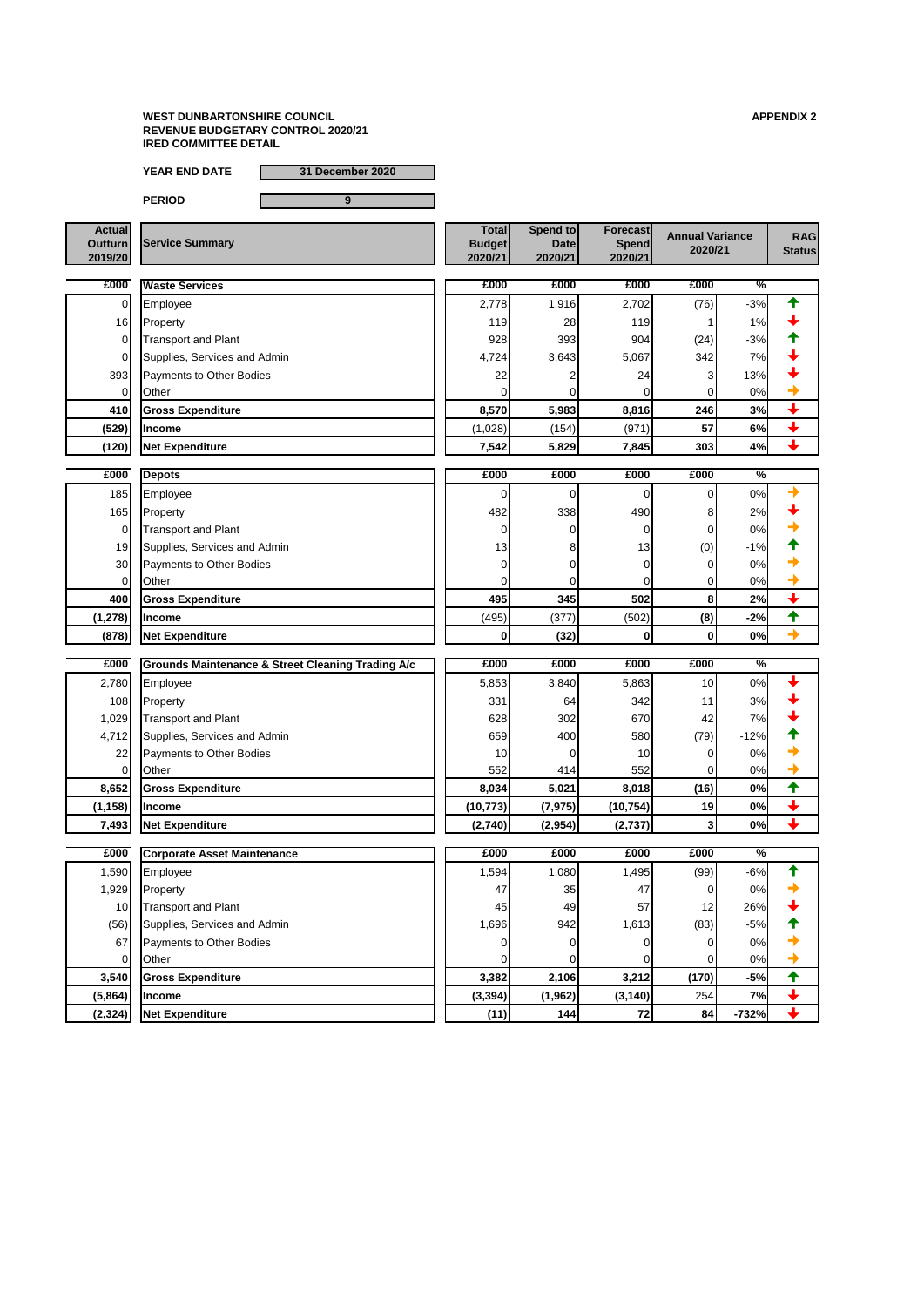**YEAR END DATE 31 December 2020**

| <b>Actual</b><br><b>Outturn</b><br>2019/20 | <b>Service Summary</b>                                 | <b>Total</b><br><b>Budget</b><br>2020/21 | Spend to<br><b>Date</b><br>2020/21 | <b>Forecast</b><br><b>Spend</b><br>2020/21 | <b>Annual Variance</b><br>2020/21 |               | <b>RAG</b><br><b>Status</b> |
|--------------------------------------------|--------------------------------------------------------|------------------------------------------|------------------------------------|--------------------------------------------|-----------------------------------|---------------|-----------------------------|
| £000                                       | <b>Economic Development</b>                            | £000                                     | £000                               | £000                                       | £000                              | $\frac{0}{2}$ |                             |
| 620                                        | Employee                                               | 617                                      | 459                                | 628                                        | 11                                | 2%            |                             |
| 489                                        | Property                                               | 22                                       | 17                                 | 22                                         | 0                                 | 0%            |                             |
| 2                                          | <b>Transport and Plant</b>                             |                                          | 0                                  |                                            | (1)                               | $-67%$        |                             |
| 13                                         | Supplies, Services and Admin                           | 14                                       | 19                                 | 30                                         | 17                                | 125%          |                             |
| 618                                        | Payments to Other Bodies                               | 435                                      | 185                                | 435                                        | 0                                 | 0%            |                             |
| 0                                          | Other                                                  | 0                                        | 0                                  | $\Omega$                                   | 0                                 | 0%            |                             |
| 1,743                                      | <b>Gross Expenditure</b>                               | 1,089                                    | 679                                | 1,116                                      | 27                                | 2%            | $\overline{\mathbf{t}}$     |
| (976)                                      | <b>Income</b>                                          | (865)                                    | (454)                              | (889)                                      | (24)                              | $-3%$         | ✦                           |
| 767                                        | <b>Net Expenditure</b>                                 | 224                                      | 226                                | 227                                        | $\mathbf{3}$                      | 1%            | $\overline{\phantom{a}}$    |
|                                            |                                                        |                                          |                                    |                                            |                                   |               |                             |
| £000                                       | <b>Corporate Assets / Capital Investment Programme</b> | £000                                     | £000                               | £000                                       | £000                              | %             |                             |
| $\overline{0}$                             | Employee                                               | 1,798                                    | 1,233                              | 1,636                                      | (162)                             | $-9%$         |                             |
| 443                                        | Property                                               | 1,424                                    | 1,167                              | 1,195                                      | (229)                             | $-16%$        |                             |
| 0                                          | <b>Transport and Plant</b>                             |                                          | 3                                  |                                            | (2)                               | $-29%$        |                             |
| 13                                         | Supplies, Services and Admin                           | (187)                                    | 16                                 | (180)                                      | 7                                 | $-4%$         |                             |
| $\overline{0}$                             | Payments to Other Bodies                               | 72                                       | 10                                 | 72                                         | (0)                               | 0%            |                             |
| 0                                          | Other                                                  |                                          |                                    | 0                                          | 0                                 | 0%            |                             |
| 455                                        | <b>Gross Expenditure</b>                               | 3,114                                    | 2,429                              | 2,728                                      | (386)                             | $-12%$        | ✦                           |
| (455)                                      | <b>Income</b>                                          | (6, 104)                                 | (3, 142)                           | (5, 435)                                   | 669                               | 11%           | $\overline{\phantom{a}}$    |
| 0                                          | <b>Net Expenditure</b>                                 | (2,990)                                  | (713)                              | (2,707)                                    | 283                               | $-9%$         | п.                          |
| £000                                       | <b>Consultancy Services</b>                            | £000                                     | £000                               | £000                                       | £000                              | $\frac{0}{6}$ |                             |
|                                            |                                                        |                                          |                                    |                                            |                                   |               |                             |
| 6,186                                      | Employee                                               | 1,194                                    | 862                                | 1,192                                      | (1)                               | 0%            |                             |
| 298                                        | Property                                               | 0                                        |                                    | 0                                          | 0                                 | 0%            |                             |
| 711                                        | <b>Transport and Plant</b>                             | 5                                        |                                    |                                            |                                   | 10%           |                             |
| 740                                        | Supplies, Services and Admin                           |                                          |                                    |                                            | $\mathbf{3}$                      | 65%           |                             |
| $\overline{0}$                             | Payments to Other Bodies                               | 42                                       |                                    | 42                                         | $\overline{0}$                    | 0%            |                             |
| 560                                        | Other                                                  | $\Omega$                                 |                                    | $\Omega$                                   | $\overline{0}$                    | 0%            |                             |
| 8,495                                      | <b>Gross Expenditure</b>                               | 1,245                                    | 868                                | 1,247                                      | $\overline{\mathbf{2}}$           | 0%            | $\color{red} \downarrow$    |
| (10, 896)                                  | Income                                                 | (586)                                    | $\mathbf{0}$                       | (542)                                      | 44                                | 7%            | $\overline{\mathbf{t}}$     |
| (2,401)                                    | <b>Net Expenditure</b>                                 | 659                                      | 868                                | 705                                        | 46                                | 7%            | $\color{red} \downarrow$    |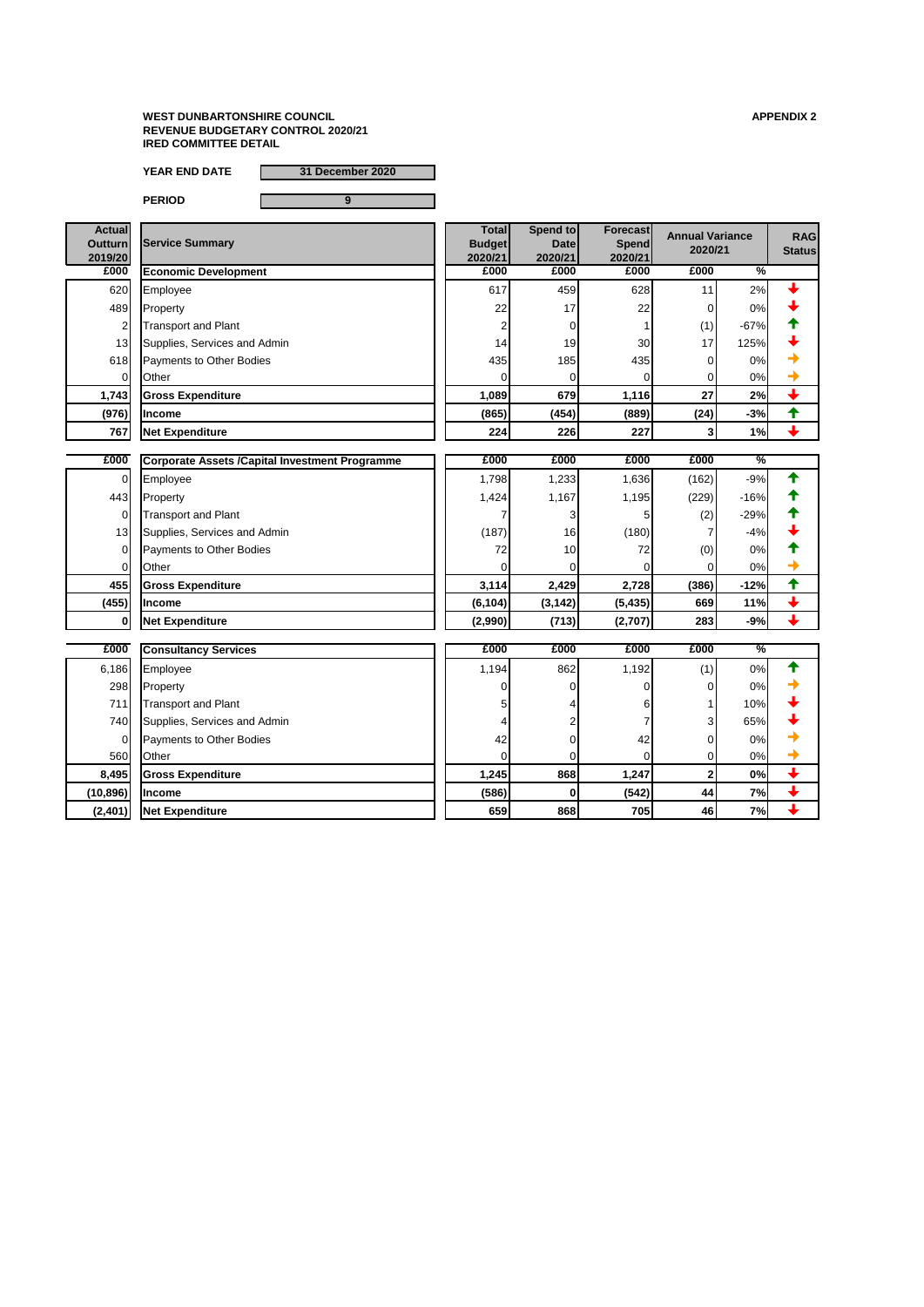# **WEST DUNBARTONSHIRE COUNCIL APPENDIX 3 REVENUE BUDGETARY CONTROL 2020/21 ANALYSIS FOR VARIANCES OVER £50,000**

**YEAR END DATE**

**31 December 2020 Communication** 

|                                   |                                                                                                                                                                                                                                                                                                                                                                                                                                                                                                                                                                                                                     |                                 | <b>Variance Analysis</b>                                                                                                                                                                                                                |                   |  |  |  |
|-----------------------------------|---------------------------------------------------------------------------------------------------------------------------------------------------------------------------------------------------------------------------------------------------------------------------------------------------------------------------------------------------------------------------------------------------------------------------------------------------------------------------------------------------------------------------------------------------------------------------------------------------------------------|---------------------------------|-----------------------------------------------------------------------------------------------------------------------------------------------------------------------------------------------------------------------------------------|-------------------|--|--|--|
| <b>Budget Details</b>             | <b>Total Budget</b>                                                                                                                                                                                                                                                                                                                                                                                                                                                                                                                                                                                                 | <b>Forecast</b><br><b>Spend</b> | <b>Variance</b>                                                                                                                                                                                                                         | <b>RAG Status</b> |  |  |  |
|                                   | £000                                                                                                                                                                                                                                                                                                                                                                                                                                                                                                                                                                                                                | £000                            | £000<br>$\frac{0}{0}$                                                                                                                                                                                                                   |                   |  |  |  |
| <b>Roads Operations</b>           | (1, 145)                                                                                                                                                                                                                                                                                                                                                                                                                                                                                                                                                                                                            | (185)                           | 960<br>$-84%$                                                                                                                                                                                                                           |                   |  |  |  |
| <b>Service Description</b>        |                                                                                                                                                                                                                                                                                                                                                                                                                                                                                                                                                                                                                     |                                 | This service covers the delivery of roads works orders raised                                                                                                                                                                           |                   |  |  |  |
| Main Issues / Reason for Variance | COVID-19 lockdown and current operating restrictions have resulted in less<br>work able to be carried out resulting in less income being achievable. Partially<br>offset by underspends in materials and transport Roads work focuses on<br>gritting in January / February so will be March before any further rechargeable<br>jobs will begin again. The present projections assume there will be no further<br>tightening of restrictions and weather in March will be suitable for allowing<br>new rechargeable work to be carried out<br>This overspend will be offset to some degree by an underspend in Roads |                                 |                                                                                                                                                                                                                                         |                   |  |  |  |
| <b>Mitigating Action</b>          |                                                                                                                                                                                                                                                                                                                                                                                                                                                                                                                                                                                                                     |                                 | services. Roads Managers have work scheduled focussing on income<br>generating work as soon as weather permits this to begin                                                                                                            |                   |  |  |  |
| <b>Anticipated Outcome</b>        | Overspend at year end                                                                                                                                                                                                                                                                                                                                                                                                                                                                                                                                                                                               |                                 |                                                                                                                                                                                                                                         |                   |  |  |  |
| <b>Roads Services</b>             | 3,908                                                                                                                                                                                                                                                                                                                                                                                                                                                                                                                                                                                                               | 3,247                           | (661)<br>$-17%$                                                                                                                                                                                                                         |                   |  |  |  |
| <b>Service Description</b>        | management, road safety and school crossing patrols                                                                                                                                                                                                                                                                                                                                                                                                                                                                                                                                                                 |                                 | This service relates to Roads design, structures, street lighting, traffic                                                                                                                                                              |                   |  |  |  |
| Main Issues / Reason for Variance | resulting in less recharges come from Roads operation                                                                                                                                                                                                                                                                                                                                                                                                                                                                                                                                                               |                                 | COVID-19 lockdown resulting in work not being able to be carried out                                                                                                                                                                    |                   |  |  |  |
| <b>Mitigating Action</b>          | services                                                                                                                                                                                                                                                                                                                                                                                                                                                                                                                                                                                                            |                                 | This underspend is offset to some degree by an underspend in Roads                                                                                                                                                                      |                   |  |  |  |
| <b>Anticipated Outcome</b>        |                                                                                                                                                                                                                                                                                                                                                                                                                                                                                                                                                                                                                     |                                 | Spends will be less than budgeted due to reduced work schedule                                                                                                                                                                          |                   |  |  |  |
| <b>Outdoor Services</b>           | 248                                                                                                                                                                                                                                                                                                                                                                                                                                                                                                                                                                                                                 | 166                             | $-33%$<br>(82)                                                                                                                                                                                                                          |                   |  |  |  |
| <b>Service Description</b>        | conveniences                                                                                                                                                                                                                                                                                                                                                                                                                                                                                                                                                                                                        |                                 | This service covers the outdoor sporting facilities provided by WDC and public                                                                                                                                                          |                   |  |  |  |
| Main Issues / Reason for Variance | Staff vacancies and additional Golf income                                                                                                                                                                                                                                                                                                                                                                                                                                                                                                                                                                          |                                 |                                                                                                                                                                                                                                         |                   |  |  |  |
| <b>Mitigating Action</b>          | the year.                                                                                                                                                                                                                                                                                                                                                                                                                                                                                                                                                                                                           |                                 | None required although the service will be continually monitored throughout                                                                                                                                                             |                   |  |  |  |
| <b>Anticipated Outcome</b>        | An underspend is expected at year end                                                                                                                                                                                                                                                                                                                                                                                                                                                                                                                                                                               |                                 |                                                                                                                                                                                                                                         |                   |  |  |  |
|                                   |                                                                                                                                                                                                                                                                                                                                                                                                                                                                                                                                                                                                                     |                                 |                                                                                                                                                                                                                                         |                   |  |  |  |
| <b>Waste Services</b>             | 7,542                                                                                                                                                                                                                                                                                                                                                                                                                                                                                                                                                                                                               | 7,845                           | 303<br>4%                                                                                                                                                                                                                               |                   |  |  |  |
| <b>Service Description</b>        | Waste Collection and Refuse disposal services                                                                                                                                                                                                                                                                                                                                                                                                                                                                                                                                                                       |                                 |                                                                                                                                                                                                                                         |                   |  |  |  |
| Main Issues / Reason for Variance |                                                                                                                                                                                                                                                                                                                                                                                                                                                                                                                                                                                                                     |                                 | There has been a general increase in household rubbish related to home<br>working. There has also been increased costs from recycling contractor due<br>to higher levels of contaminated loads which attract higher rate for processing |                   |  |  |  |
| <b>Mitigating Action</b>          |                                                                                                                                                                                                                                                                                                                                                                                                                                                                                                                                                                                                                     |                                 | The service has begun a communication strategy to remind residents of how<br>to correctly recycle to reduce contaminated recycling loads                                                                                                |                   |  |  |  |
| <b>Anticipated Outcome</b>        | Overspend anticipated                                                                                                                                                                                                                                                                                                                                                                                                                                                                                                                                                                                               |                                 |                                                                                                                                                                                                                                         |                   |  |  |  |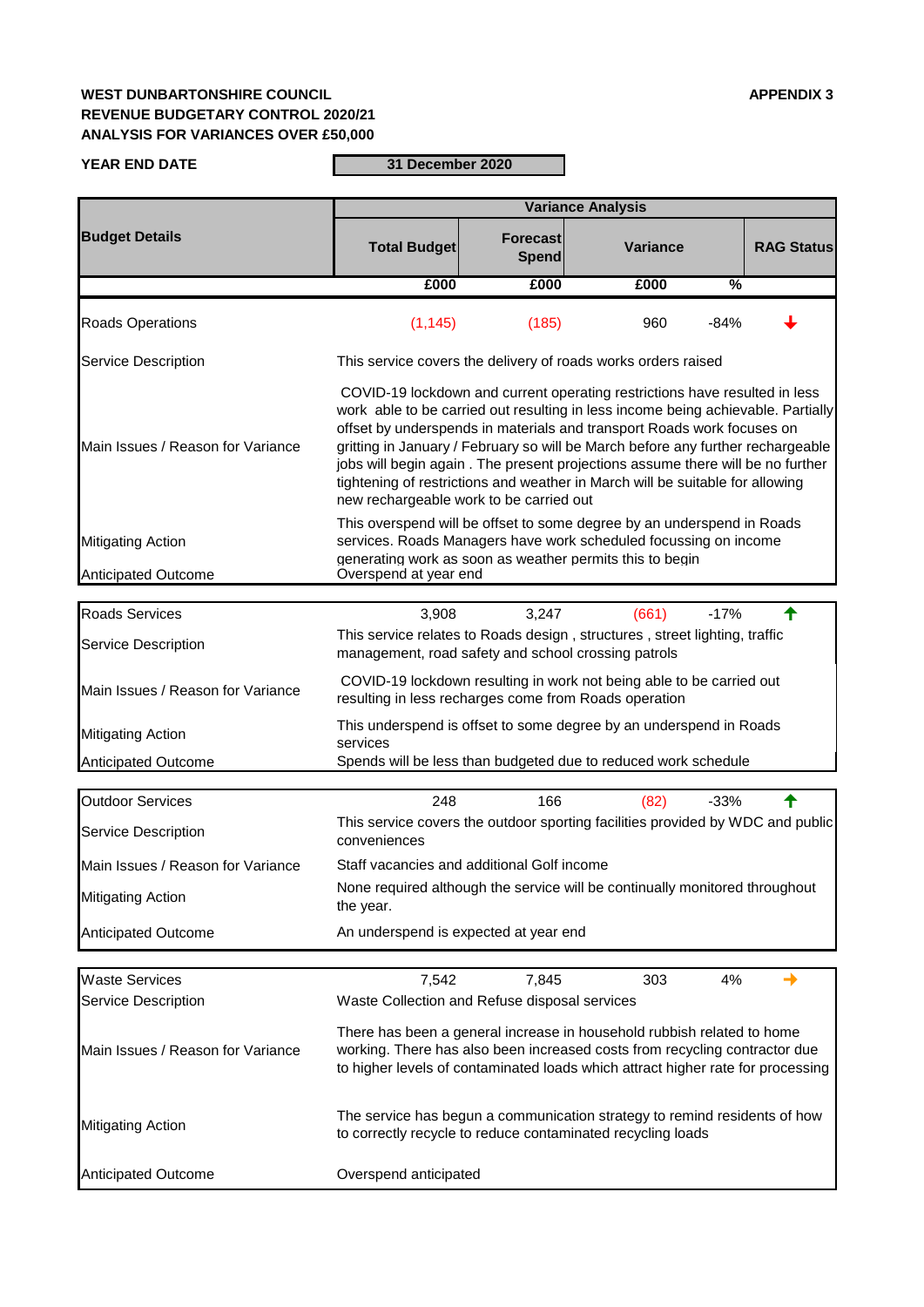# **WEST DUNBARTONSHIRE COUNCIL APPENDIX 3 REVENUE BUDGETARY CONTROL 2020/21 ANALYSIS FOR VARIANCES OVER £50,000**

| <b>YEAR END DATE</b>                                      | 31 December 2020                                                                                                                                                                                                                             |                          |                 |                   |  |  |  |  |  |
|-----------------------------------------------------------|----------------------------------------------------------------------------------------------------------------------------------------------------------------------------------------------------------------------------------------------|--------------------------|-----------------|-------------------|--|--|--|--|--|
|                                                           | <b>Variance Analysis</b>                                                                                                                                                                                                                     |                          |                 |                   |  |  |  |  |  |
| <b>Budget Details</b>                                     | <b>Total Budget</b>                                                                                                                                                                                                                          | Forecast<br><b>Spend</b> | <b>Variance</b> | <b>RAG Status</b> |  |  |  |  |  |
|                                                           | £000                                                                                                                                                                                                                                         | £000                     | £000            | %                 |  |  |  |  |  |
|                                                           |                                                                                                                                                                                                                                              |                          |                 |                   |  |  |  |  |  |
| Grounds Maintenance & Street<br>Cleaning Trading A/c      | (2,740)                                                                                                                                                                                                                                      | (2,737)                  | 3               | 0%                |  |  |  |  |  |
| <b>Service Description</b>                                | Trading operation providing grounds maintenance and street cleaning                                                                                                                                                                          |                          |                 |                   |  |  |  |  |  |
| Main Issues / Reason for Variance                         | Increased transport costs due to delay in procuring new vehicles and also<br>social distancing rules. This is however offset by reduced contractors costs.                                                                                   |                          |                 |                   |  |  |  |  |  |
| <b>Mitigating Action</b>                                  | None required although the service will be continually monitored throughout<br>the year.                                                                                                                                                     |                          |                 |                   |  |  |  |  |  |
| <b>Anticipated Outcome</b>                                | Overall expected to come in on budget                                                                                                                                                                                                        |                          |                 |                   |  |  |  |  |  |
| Corporate Asset Maintenance                               | (11)                                                                                                                                                                                                                                         | 72                       | $-732%$<br>84   |                   |  |  |  |  |  |
| <b>Service Description</b>                                | This service manages and undertakes repairs and maintenance to public<br>buildings                                                                                                                                                           |                          |                 |                   |  |  |  |  |  |
| Main Issues / Reason for Variance                         | Business interruption anticipate for the remainder of the financial year due to<br>the new tier 4 restrictions will reduce income and lead to greater losses than<br>previously forecast.                                                    |                          |                 |                   |  |  |  |  |  |
| <b>Mitigating Action</b>                                  | A successful staff furlough claim made to HMRC. The service will maximise<br>income during the remainder of the financial year in order to minimise the<br>adverse variance.                                                                 |                          |                 |                   |  |  |  |  |  |
| <b>Anticipated Outcome</b>                                | An adverse variance against the revised budget due to anticipated issues<br>because of restrictions due to COVID-19. This position will continue to be<br>reviewed to take account of any changes to Scottish Government COVID<br>direction. |                          |                 |                   |  |  |  |  |  |
|                                                           |                                                                                                                                                                                                                                              |                          |                 |                   |  |  |  |  |  |
| <b>Corporate Assets / Capital Investment</b><br>Programme | (2,990)                                                                                                                                                                                                                                      | (2,707)                  | 283             | $-9%$             |  |  |  |  |  |
| <b>Service Description</b>                                | This service provides asset and estate management                                                                                                                                                                                            |                          |                 |                   |  |  |  |  |  |
| Main Issues / Reason for Variance                         | The projected adverse variance is mainly due to salary capitalisation not<br>anticipated to be fully achieved due to the COVID-19 restrictions. There is<br>also an adverse variance within Non Domestic Rates due to vacant<br>properties.  |                          |                 |                   |  |  |  |  |  |
| <b>Mitigating Action</b>                                  | The budget will continue to be monitored throughout the year and any actions<br>which can be taken to mitigate the overspend are being identified. Further<br>review is ongoing regarding Non Domestic Rates                                 |                          |                 |                   |  |  |  |  |  |
| <b>Anticipated Outcome</b>                                | Overspend anticipated                                                                                                                                                                                                                        |                          |                 |                   |  |  |  |  |  |